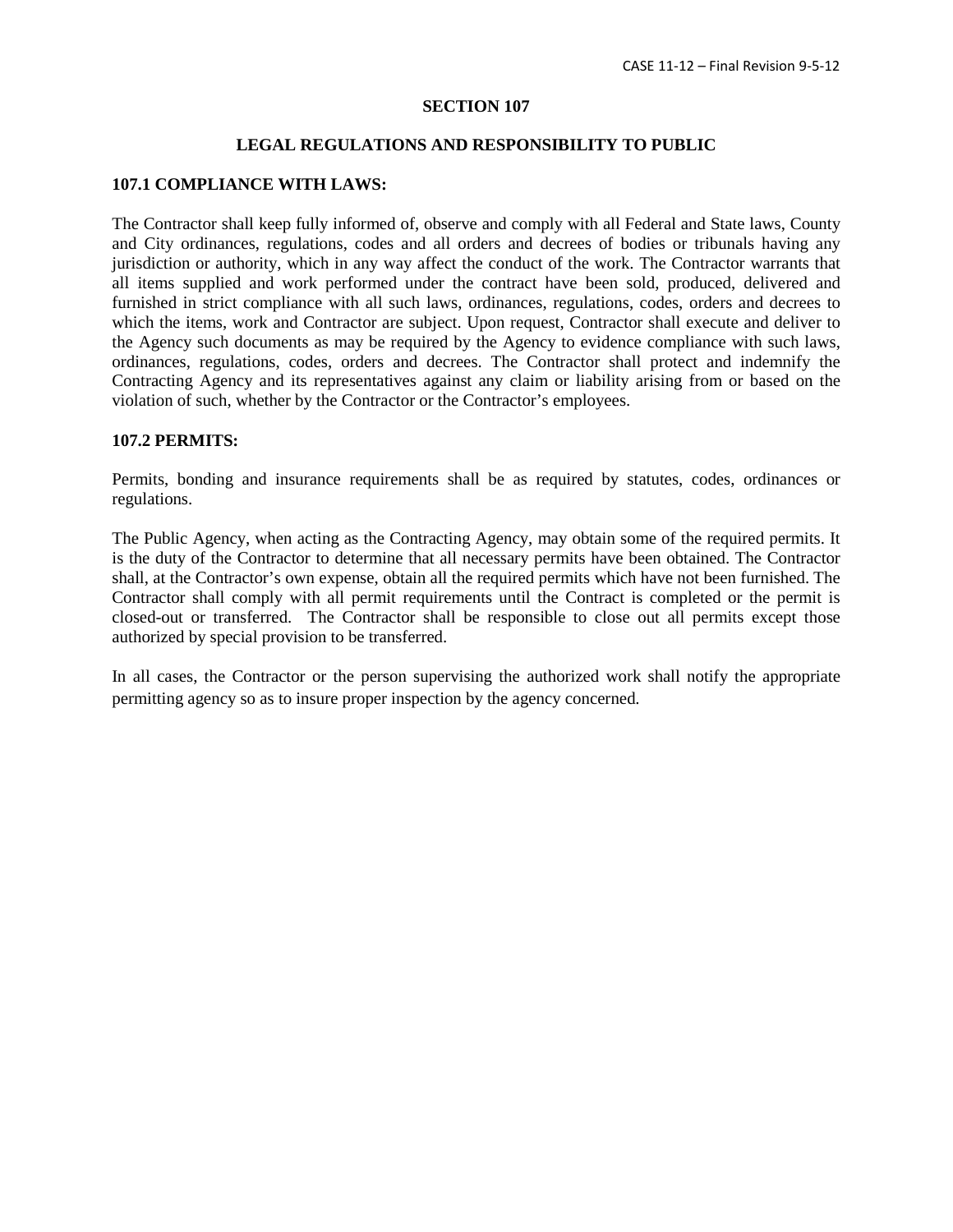# **SECTION 107**

# **LEGAL REGULATIONS AND RESPONSIBILITY TO PUBLIC**

# **107.1 COMPLIANCE WITH LAWS TO BE OBSERVED:**

The Contractor shall keep fully informed of, observe and comply with all Federal and State laws, County and City ordinances, regulations, codes and all orders and decrees of bodies or tribunals having any jurisdiction or authority, which in any way affect the conduct of the work. He shall at all times observe and comply The Contractor warrants that all items supplied and work performed under the contract have been sold, produced, delivered and furnished in strict compliance with all such laws, ordinances, regulations, codes, orders and decrees; and to which the items, work and Contractor are subject. Upon request, Contractor shall execute and deliver to the Agency such documents as may be required by the Agency to evidence compliance with such laws, ordinances, regulations, codes, orders and decrees.

The Contractor shall protect and indemnify the Contracting Agency and its representatives against any claim or liability arising from or based on the violation of such, whether by himself the Contractor or his the Contractor's employees.

The attention of the Contractors is directed to the provisions of the following sections, Arizona Revised Statutes.

(A) Arizona Revised Statutes 23-373. Contracts negotiated between public Contractors and public employers shall contain the following contractual provisions:

In connection with the performance of work under this contract, the Contractor agrees not to discriminate against any employee or applicant for employment because of race, religion, color or national origin. The aforesaid provision shall include, but not be limited to, the following: Employment, upgrading, demotion or transfer, recruitment or recruitment advertising, layoff or termination, rates of pay or other forms of compensation, and selection for training, including apprenticeship. The Contractor agrees to post hereafter in conspicuous places, available for employees and applicants for employment, notices to be provided by the contracting officer setting forth the provision of the nondiscrimination clause.

The Contractor further agrees to insert the foregoing provision in all subcontracts, except subcontracts for standard commercial supplies or raw materials.

(B) When Federal-aid funds are used on a project, the prevailing basic hourly wage rates and fringe benefit payments, as determined by the Secretary of Labor pursuant to the provisions of the Davis-Bacon Act, shall be the minimum wages paid to the described classes of laborers and mechanics employed to perform the contract.

(C) Arizona Revised Statutes 40-360.22 Excavations: determining location of underground facilities; providing information. This statute requires that no person shall begin excavating before the location and marking are complete or the excavator is notified that marking is unnecessary and requires that upon notification, the owner of the facility shall respond as promptly as practical, but in no event later than two working days. The "Blue Stake Center" (263-1100) was formed to provide a more efficient method of compliance with this statute.

This section is not applicable to an excavation made during an emergency which involves danger to life, health or property if reasonable precautions are taken to protect underground facilities.